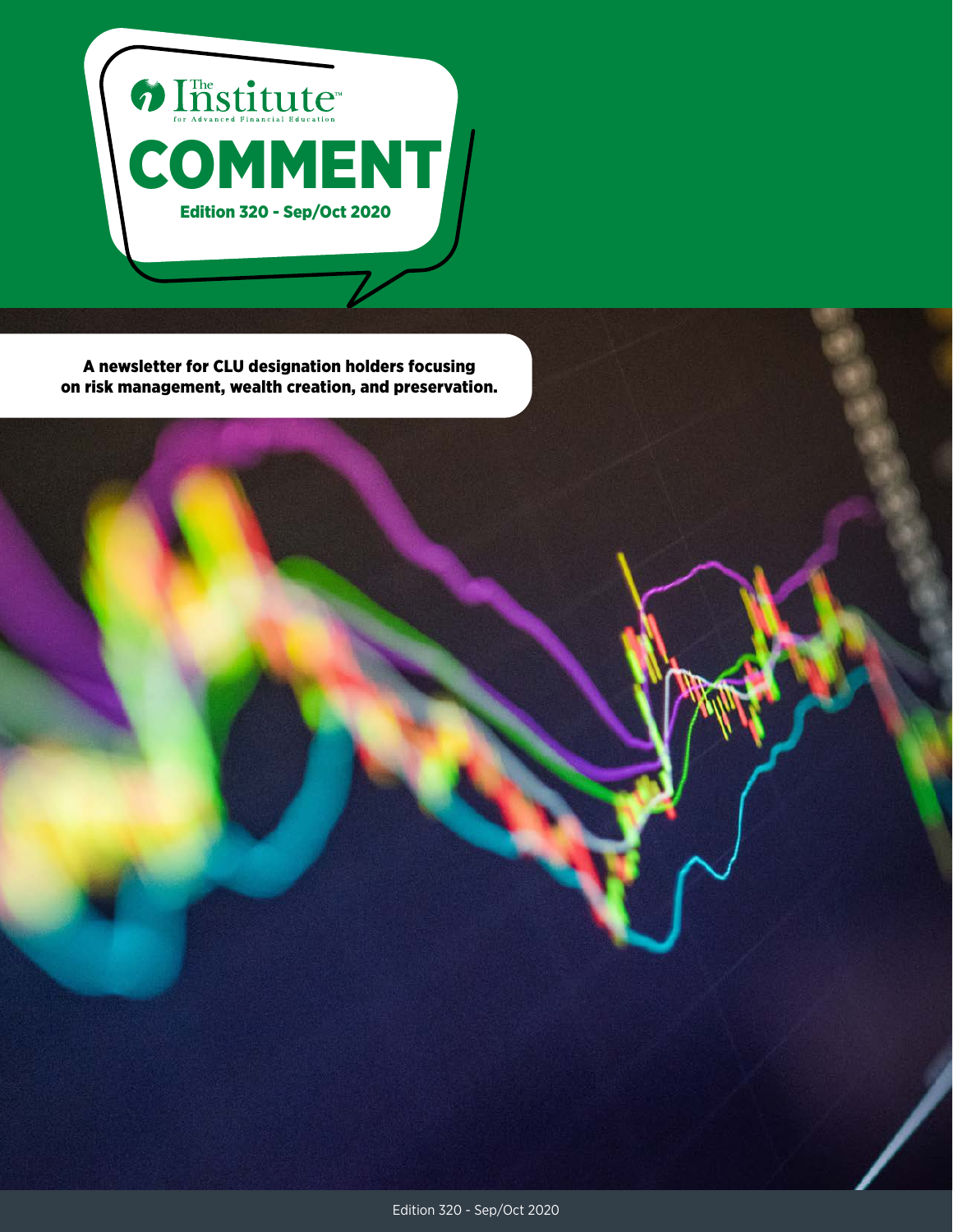# Estate Freeze and Refreeze in an Economic Downturn



Business owners typically consider tax planning<br>at a time when their businesses are flourishing<br>and their wealth is increasing. However, the<br>COVID-19 pandemic — and the ensuing economic at a time when their businesses are flourishing and their wealth is increasing. However, the COVID-19 pandemic — and the ensuing economic downturn — may also provide planning opportunities that can improve their tax situation. Let's discuss how business owners may achieve tax savings in the long run by implementing an estate freeze or a refreeze during an economic downturn, as well as the insurance opportunities they present.

## **ESTATE FREEZE**

On death, business owners are deemed to have disposed of their private company shares at fair market value (FMV). The capital gains realized on the deemed disposition are taxable on their final returns. Thus, as the value of their businesses grows throughout their lifetime, the accrued gains in their shares can be substantial, which may result in significant taxes payable at death.

An estate freeze can cap a business owner's tax liability at death by freezing the value of his shares at today's FMV. In a typical scenario, the transaction involves a tax-deferred exchange of participating common shares for fixed value preferred shares. The fixed redemption value of the preferred shares will equal the FMV of the common shares at the time of the freeze. Assuming the preferred shares are held until death, this fixed redemption value will be the value on which the tax liability on the deemed disposition will be calculated. As a result, logically it follows that the lower the fixed redemption value of the shares, the lower the tax liability at death.

As mentioned, the fixed redemption value of the preferred shares would generally equal the FMV of the common shares exchanged. It should not be arbitrarily understated for purposes of reducing the associated tax liability. In fact, it is important that a professional valuation of the shares be obtained and a priceadjustment clause be included in the relevant agreements to avoid potential tax issues. However, where the value of the business has declined due to an economic downturn and it is expected that the business value will recover once the economic situation improves, this temporary reduction in business value presents a great planning opportunity to undertake an estate freeze.

For example, let us assume Mr. A wholly owns A Co. common shares. The value of these shares before the economic downturn was \$5 million. The adjusted cost base (ACB) of the shares are nominal. As a result of the economic downturn caused by the pandemic, the value of the business declines to \$3 million. However, Mr. A is optimistic that the business value will return to \$5 million in year 2024.

As shown in Table 1, if no estate freeze was done and Mr. A happens to die in year 2024 after the business value returns to \$5 million, his capital gains tax liability at an assumed tax rate of 25% will be \$1.25 million. However, had he done an estate freeze today and he dies in year 2024, his capital gains tax liability will only be \$750,000. This represents a tax savings of \$500,000. In addition, assuming his will needs to be probated, doing the freeze today may also reduce the probate fees (assuming Ontario probate rate) on his shares by \$30,000.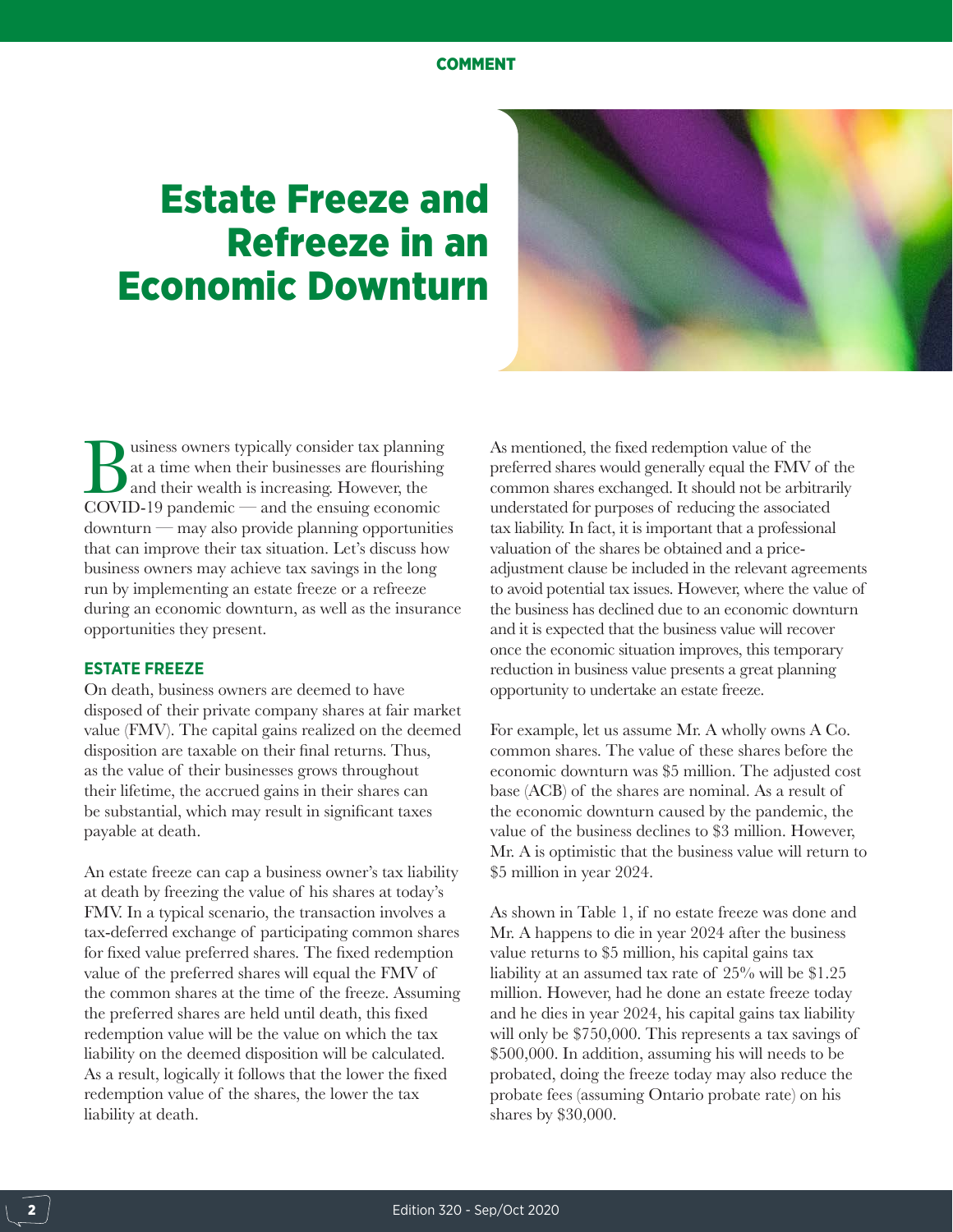

## **Table 1**

| Tax liability at death             | Mr. A dies in 2024, without freeze | Mr. A dies in 2024, with freeze |
|------------------------------------|------------------------------------|---------------------------------|
| Deemed proceeds                    | \$5,000,000                        | \$3,000,000                     |
| ACB                                | Nominal                            | Nominal                         |
| Capital gains                      | \$5,000,000                        | \$3,000,000                     |
| Tax @ 25%                          | \$1,250,000                        | \$750,000                       |
| Tax savings (\$1.25m-\$750k)       |                                    | \$500,000                       |
| Probate savings (\$5m-\$3m) x 1.5% |                                    | \$30,000                        |

An estate freeze conversation can easily lead to life insurance planning discussions. Once a freeze is done, the tax liability of the business owner is fixed and can be easily estimated. What is the business owner's plan in terms of funding this tax liability at death? What funding options are available? Life insurance is an obvious funding option and it often is the most costeffective solution in many cases.

In addition to providing liquidity at death, life insurance may also be used in conjunction with post-mortem planning to generate tax efficiency. Let us further assume that A Co. owns a life insurance policy on Mr. A with a death benefit of \$3 million and an ACB of nil at death. The credit to A Co.'s

life insurance capital dividend account (CDA) will, therefore, be \$3 million.

As shown in Table 2 on the next page, without life insurance and using the redemption with loss carryback post-mortem planning method, the dividend tax rate (assumed at 45%) will apply on the redemption of \$3 million of preferred shares. However, where insurance planning is in place with \$3 million of CDA credit available at death, the overall tax rate of the redemption with loss carryback planning can be reduced depending on how the redemption is structured (e.g., full CDA redemption, 50% solution, or spousal roll and redeem). Evidently, life insurance can help optimize the business owner's tax situation at death.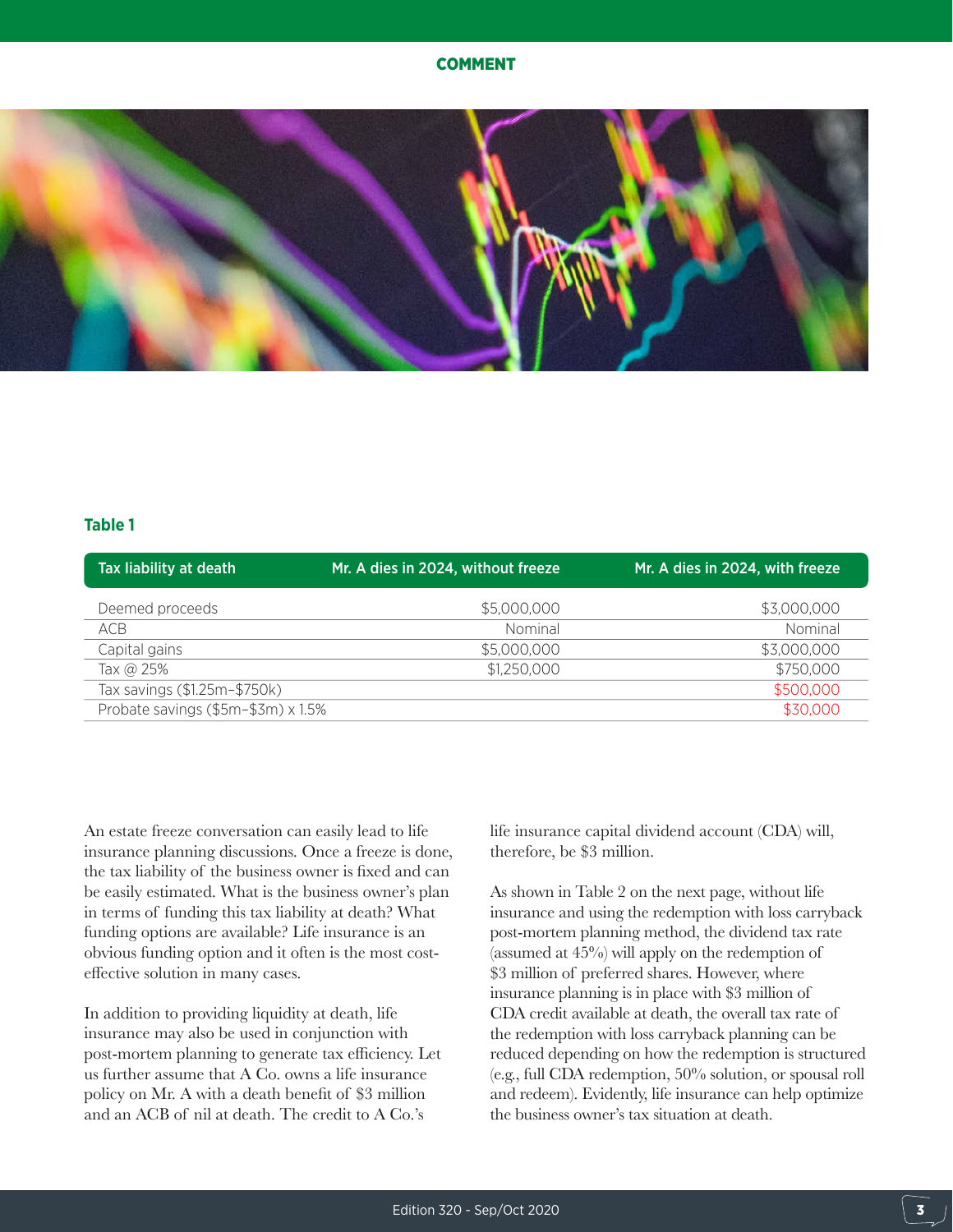# **Table 2**

|                            | No insurance | <b>With insurance</b><br>(full CDA) | <b>With insurance</b><br>(50% solution) | <b>With insurance</b><br>(spousal roll<br>and redeem) |
|----------------------------|--------------|-------------------------------------|-----------------------------------------|-------------------------------------------------------|
| FMV of shares              | 3,000,000    | 3,000,000                           | 3,000,000                               | 3,000,000                                             |
| Less: tax on capital gains |              | 375,000                             |                                         |                                                       |
| (assume tax rate of 25%)   |              |                                     |                                         |                                                       |
| Less: tax on dividend      | 1,350,000    |                                     | 675,000                                 |                                                       |
| (assume tax rate of 45%)   |              |                                     |                                         |                                                       |
| Net funds to estate        | 1,650,000    | 2,625,000                           | 2,325,000                               | 3,000,000                                             |
| Total tax as %             | 45.00%       | 12.50%                              | 22.50%                                  | 0.00%                                                 |
| CDA credit remaining       | -            |                                     | .500,000                                |                                                       |

## Redemption and loss carryback – s.164(6)

# **REFREEZE**

Some business owners may have previously done an estate freeze. If the economic downturn has significantly impacted the value of their business such that the overall value of their corporation is now less than the fixed redemption value of their freeze shares, a refreeze can be a great strategy to generate tax savings in the long run.

Consider the following example:

- **•** Mr. B is the founder of B Co. He did an estate freeze in 2015 and received \$6 million of fixed value preferred shares.
- **•** A family trust was set up at that time to subscribe for newly issued common shares. The common shares have since grown and are worth \$1 million.
- **•** The total value of B Co., therefore, is \$7 million  $($6 \text{ million} + $1 \text{ million}).$
- **•** As a result of the economic downturn, the overall value of B Co. fell to \$4 million.
- **•** Mr. B expects the value of B Co. to return to \$7 million or greater in a few years.

Preferred shareholders generally have a priority claim over common shareholders on the liquidation of a company. As a result, since the overall value of B Co. is now only \$4 million, Mr. B's preferred shares are now worth only \$4 million, despite having a fixed redemption value of \$6 million. The existing common shares owned

by the family trust would have nominal value. Mr. B may consider doing a refreeze to achieve tax savings.

A refreeze essentially involves converting the existing freeze shares into a new class of freeze shares, generally on a tax-deferred basis. This resets the fixed redemption value of the freeze shares to the current lower FMV. This planning may provide several tax benefits for Mr. B:

# **1. Lower capital gains tax at death**

Resetting the freeze share value to \$4 million from \$6 million will reduce the fixed redemption value of Mr. B's preferred shares. Lower share value means lower tax liability at death, which creates tax savings.

# **2. Income splitting**

Assuming Mr. B has been using the family trust structure to sprinkle dividends with his family members where the Tax on Split Income (TOSI) rules do not apply, such dividend payments may no longer be allowed if the value of his existing preferred shares is underwater. The reason for that is because the rights and restrictions of preferred shares generally require that dividends on common shares cannot be declared if the payment of dividends would reduce the value of the outstanding preferred shares.

By doing a refreeze to reset the preferred share value at today's lower value such that the preferred shares are no longer underwater, future profit may continue to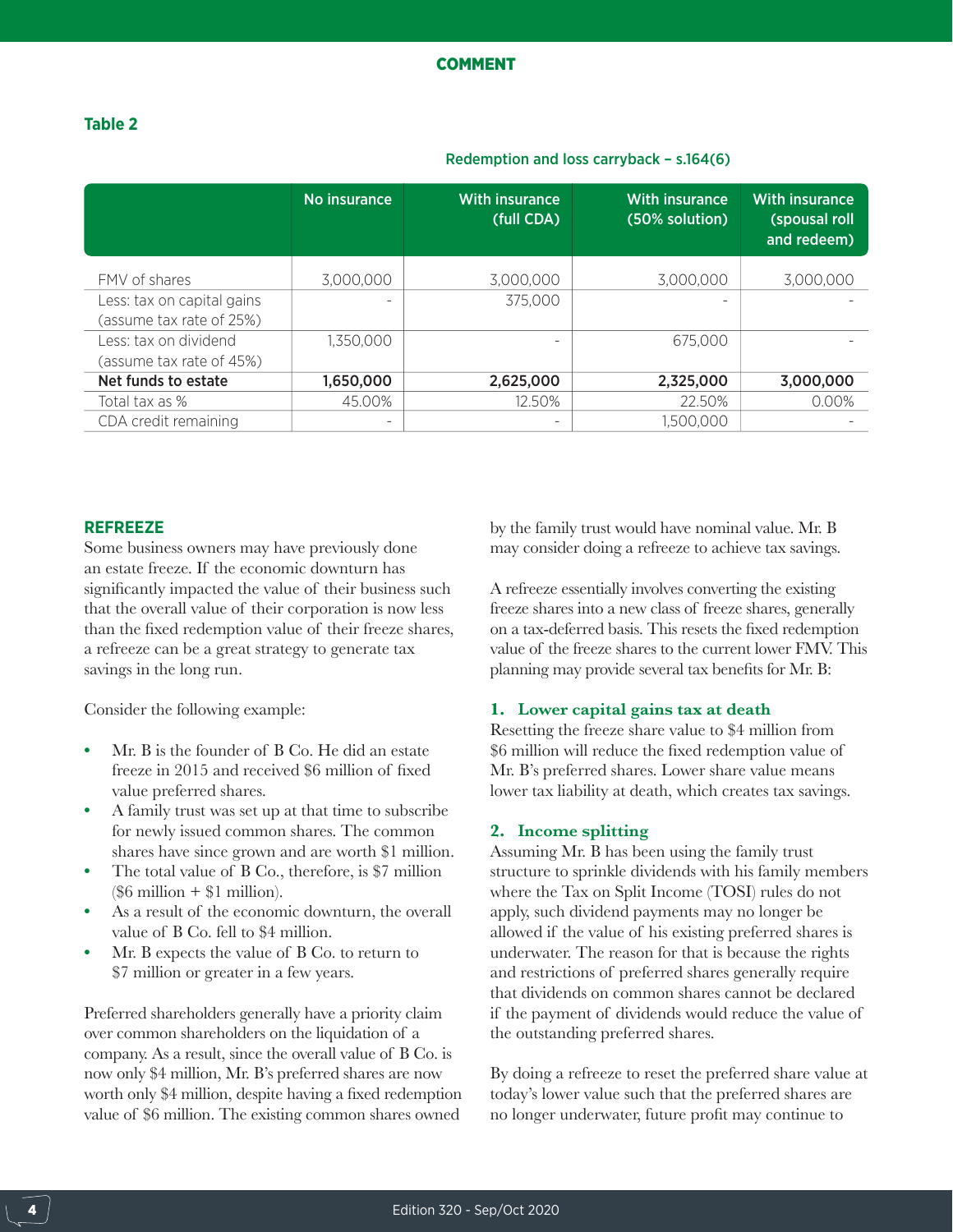## **Table 3**

| Tax liability at death             | Value recovered, without refreeze | Value recovered, with refreeze |
|------------------------------------|-----------------------------------|--------------------------------|
| Deemed proceeds                    | \$6,000,000                       | \$4,000,000                    |
| ACB                                | Nominal                           | Nominal                        |
| Capital gains                      | \$6,000,000                       | \$4,000,000                    |
| Tax @ 25%                          | \$1,500,000                       | \$1,000,000                    |
| Tax savings (\$1.5m-\$1m)          |                                   | \$500,000                      |
| Probate savings (\$6m-\$4m) x 1.5% |                                   | \$30,000                       |

be paid to common shareholders by way of dividends (subject to TOSI). As such, a refreeze may help facilitate existing income splitting planning.

# **3. Extending the 21-year deemed disposition date of a family trust**

The existing family trust was set up in 2015. Its 21-year deemed disposition date would be around year 2036. Since the common shares owned by the 2015 family trust currently have nominal value, this family trust, together with the common shares it owns, can be wound up. A new 2020 family trust can be set up as a part of the refreeze to subscribe for newly issued common shares. This 2020 family trust would have its 21-year deemed disposition mark in year 2041, which is five years later than that of the 2015 family trust. This provides more tax deferral and more time for Mr. B to decide how to deal with the trust-owned shares.

With respect to final tax liability, Table 3 shows the tax and probate savings that may be achieved if Mr. B does a refreeze today at \$4 million. As shown, a refreeze may result in \$500,000 of tax savings and \$30,000 in probate fee savings.

In terms of insurance opportunities, where the business owner has not considered insurance planning previously, a refreeze discussion may also lead to insurance planning opportunities similar to those discussed under the estate freeze.

Where insurance planning has been incorporated previously, a refreeze may reduce the amount of insurance protection needed in terms of the liquidity needs at death. An updated review of the business owner's insurance needs can help determine if any excess coverage can be used for other estate planning objectives, or if the coverage can be reduced to result in cost savings. More importantly, as the business recovers in value in the future, more growth will accrue to the common shareholders that are usually the next generation or a family trust for the benefit of the next generation. As such, the insurance needs of the next generation should be reviewed to determine if there is adequate insurance protection in place to address their liquidity and estate planning needs.

While an economic downturn may bring about financial challenges to many businesses, it may also provide some great tax planning opportunities. Helping business owner clients recognize the planning opportunities can help increase insurance advisors' value proposition, as well as lead to more insurance planning opportunities. ©

Written by Carey Lee, CPA, CA, Vancouver-based assistant vice-president, Regional Tax, Retirement & Estate Planning Services, Individual Insurance, at Manulife Financial.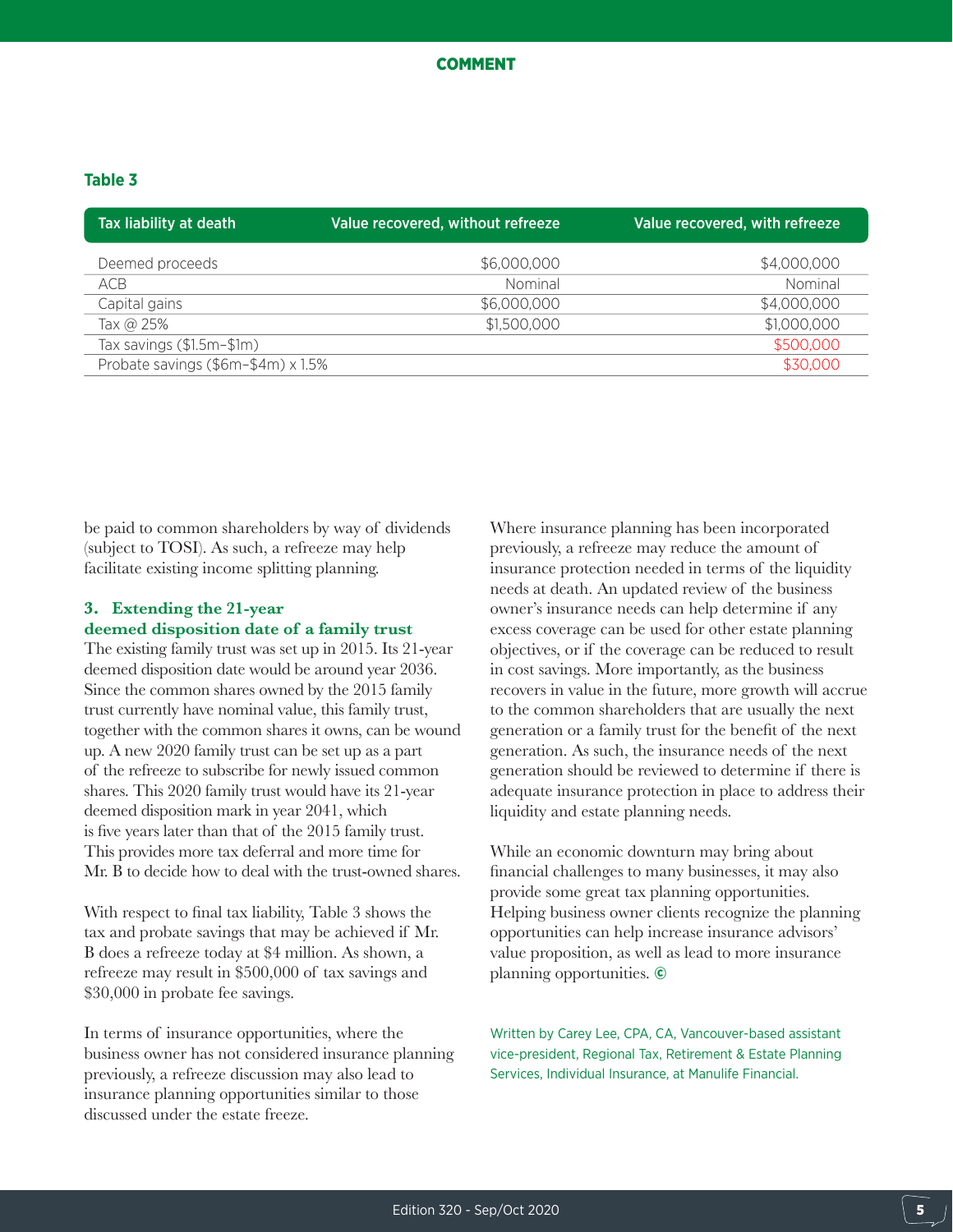# The Valuation of Corporate-owned Life Insurance on the Death of a Shareholder

The valuation of life insurance policies for the purposes of Canadian tax law is subject to a confusing set of rules and interpretations. In some instances, specific provisions in the *Income Tax A* purposes of Canadian tax law is subject to a confusing set of rules and interpretations. In some instances, specific provisions in the *Income Tax Act* (the Act) apply, and in others, more general provisions may or may not apply. Regardless, these rules are subject to the interpretation of the Canada Revenue Agency (CRA), whose pronouncements can be inconsistent and difficult to reconcile.

Let's focus on the rules that apply where a private corporation owns a policy on the life of a deceased shareholder. In this case, subsection 70(5.3) of the Act provides relatively clear rules. Predictably, there are circumstances that fall outside of the specific wording of this provision and which should be identified.

## **1. General Application of Subsection 70(5.3) on a Shareholder's Death**

Section 70 of the Act contains a lengthy list of provisions dealing with a taxpayer's death. In the case of capital property, such as shares of a private corporation, a disposition is deemed to occur immediately before the shareholder's death. To the extent that the shares' fair market value (FMV) at that time exceeds their adjusted cost base (ACB), a capital gain will be recognized in the deceased's terminal return. Similarly, a capital loss will be realized where the shares' ACB is greater than FMV.

As readers will be aware, the above is subject to exceptions that apply where shares are transferred to a surviving spouse or common-law partner, or to a qualifying trust for such person. In that case there is a "rollover" that defers the realization of any capital gain or loss to the death of the surviving spouse or partner.

Subsection 70(5.3) specifically deals with the valuation of shares deemed to have been disposed of on death, where the corporation owned insurance on the life of the deceased or on the life of an individual with whom the deceased did not deal at arm's length at the time the policy was issued (such as the deceased's spouse, sibling, or child). Where the subsection applies, the FMV of the shares will be determined as though the FMV of the relevant policy was its cash surrender value (CSV). For

these purposes, policy loans are essentially ignored, and are therefore included in the CSV. Unpaid dividends and the CSV of paid-up additions are also included.

These rules were introduced following the 1977 Federal Court of Appeal decision in the case of *Mastronardi v. The Queen*. In that case, the taxpayer successfully challenged the CRA's position that the death benefit under a corporate-owned term insurance policy should be considered in valuing the deceased's shares. The Court held that no insurance proceeds were payable "immediately before death," and that as a result the amount of the proceeds should not be considered in valuing the deceased's shares under the deemed disposition rules. Subsection 70(5.3) essentially codifies the *Mastronardi* decision, although with certain limitations that will be addressed below.

## **2. Technical and Planning Considerations**

a) Limitations on the Scope of Subsection 70(5.3) As described above, subsection 70(5.3) applies to policies on the life of the deceased and certain non-arm's length parties. It does not, however, apply in a number of other circumstances. Let's look at three examples where the subsection would not apply:

### **Example 1**

Assume that A is the sole shareholder of a corporation that owns insurance on A's life. The corporation also owns a "key person" policy on B, a person who is a key employee but not a shareholder, and with whom A deals at arm's length. On A's death, subsection 70(5.3) will apply in valuing the policy on A's life. It will not, however, apply in determining the value of the policy on B's life. Therefore, the FMV of A's shares immediately before death will include the CSV (if any) of the policy on A's life, but the policy on B's life, as it impacts the value of A's shares, will be valued under general valuation principles (see discussion in Example 3).

## **Example 2**

The inclusion of insurance on the life of non-arm's length parties within subsection 70(5.3) applies only where that relationship existed at the time the policy on the deceased's life was issued. There could be (admittedly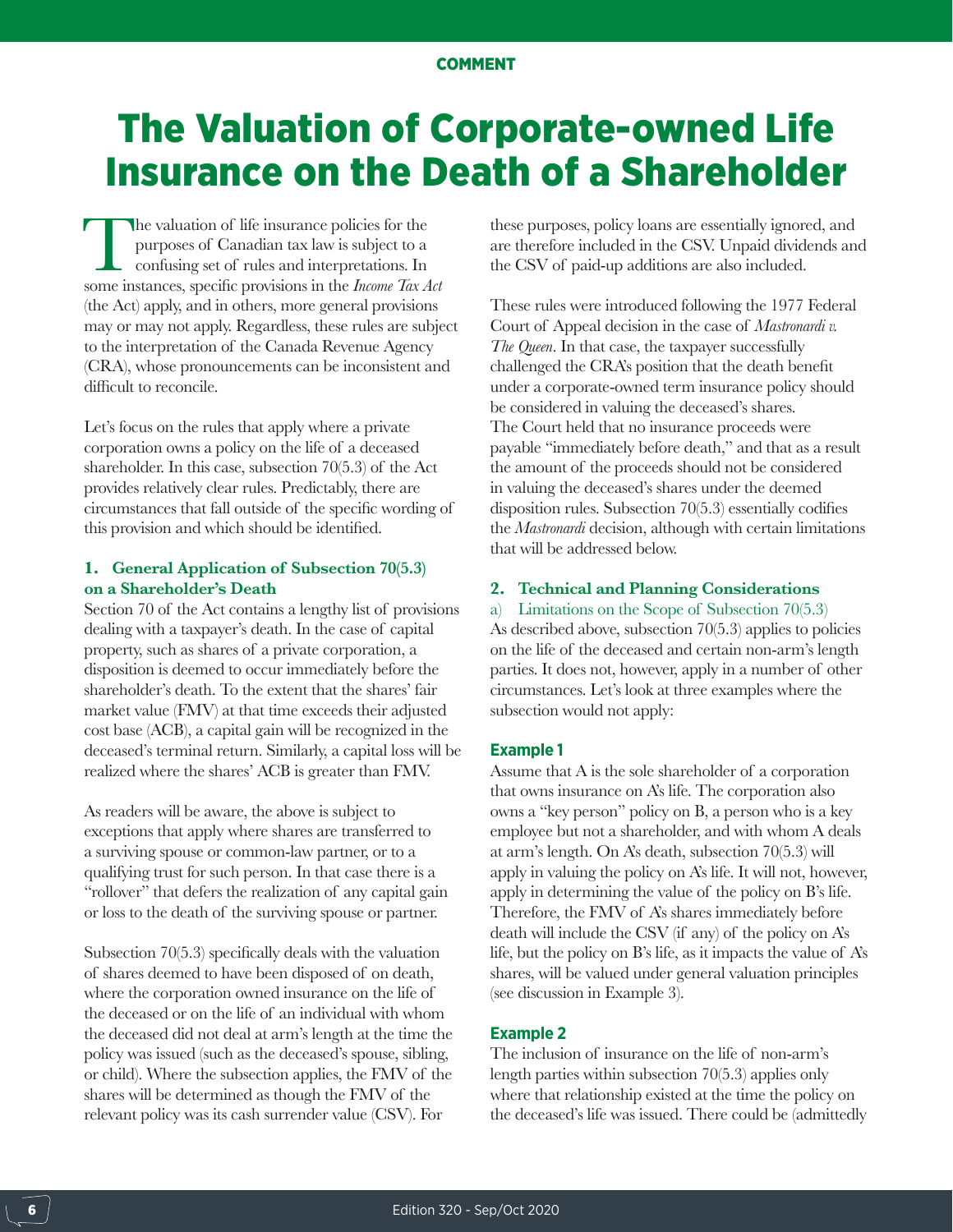rare) circumstances where there was an arm's length relationship when the policy was issued, but the parties became non-arm's length at a later date. For example, if A and B in the above example were originally arm's length parties, but were married after the policy on A's life was issued, subsection 70(5.3) would still not apply in valuing the policy on B's life at the time of A's death. (Any resulting increase in A's share value would not be of concern, however, if A's shares were transferred to B on a tax-deferred basis following A's death.)

#### **Example 3**

Assume that three arm's length shareholders, X, Y, and Z, are equal shareholders of a corporation. The corporation acquired insurance on all three lives for the purposes of buy-sell funding. Assuming X was the first to die, subsection 70(5.3) would theoretically apply regarding the corporate-owned policy on his life, but not regarding the policies on his arm's length co-shareholders, Y and Z. This may, however, be simply an academic point, as the valuation formula under the shareholders agreement would likely override subsection 70(5.3), i.e., the FMV of the deceased's shares would be based upon a binding agreement that, in most cases, should specifically exclude life insurance proceeds from the purchase price.

#### b) Valuation where 70(5.3) Does Not Apply

Where subsection 70(5.3) does not apply, an insurance policy would be valued on general valuation principles. These would presumably apply in valuing the policy on B's life, at the time of A's death, in Example 1. The valuation would likely require the services of an independent actuary. The CRA's views on the valuation of life insurance policies are provided in Information Circular IC 89-3 and would be important in any valuation performed by an independent actuary. The key factors identified in the circular are as follows:

- **•** the CSV of the policy;
- **•** the loan value of the policy;
- **•** the face value of the policy;
- **•** the state of health of the life insured and his or her life expectancy;
- **•** the policy's conversion privileges;
- **•** replacement value; and
- the perceived imminence of death.

## c) CRA Commentary on Shared Ownership

Under a typical shared ownership agreement, ownership

of a life insurance policy is shared between one party who requires the life insurance coverage (typically a corporation) and another who has longer term needs (typically the shareholder). The costs and benefits of the policy are shared by the parties in accordance with a shared ownership agreement. Generally, the death benefit owner (the corporation) will pay an amount reflecting insurance charges under the policy, and will designate a beneficiary for the policy's face amount. Deposits to the policy's investment accounts will be made by the cash value owner (the shareholder), who will designate a beneficiary for that portion of the policy.

In a recent roundtable presented by the Conference for Advanced Life Underwriting, the CRA was asked to comment on the potential application of subsection 70(5.3) in a shared ownership arrangement. The question concerned whether the policy's CSV would be included in the value of shares owned by a deceased shareholder where, under the shared ownership arrangement, the CSV had been owned by the deceased.

In its response, the CRA noted that subsection 70(5.3) does not specifically refer to policies where there is more than one ownership interest, and was unable to state definitively that the value of the corporation's interest would be nil. It appears that the CRA is concerned about certain situations where the corporation is "quick paying" premiums and, as a consequence, benefiting or subsidizing the shareholder. In its response, the CRA stated that "the terms and conditions of the shared ownership arrangement, the specific life insurance contract and all other related agreements which may form part of the particular arrangement and the particular facts at the given time would have to be considered. …"

It is hoped that the corporation's interest in the policy will be valued at nil for the purposes of subsection 70(5.3), in an arrangement where the corporation's share of the premiums more accurately reflects the actual annual cost of insurance, and does not benefit the shareholder in any way. In this regard, shared ownership arrangements will be considered on a case-by-case basis and need to be structured carefully. ©

Written by Glenn Stephens, LLP, TEP, FEA, vice-president, planning services at PPI Advisory. He can be reached at gstephens@ppi.ca.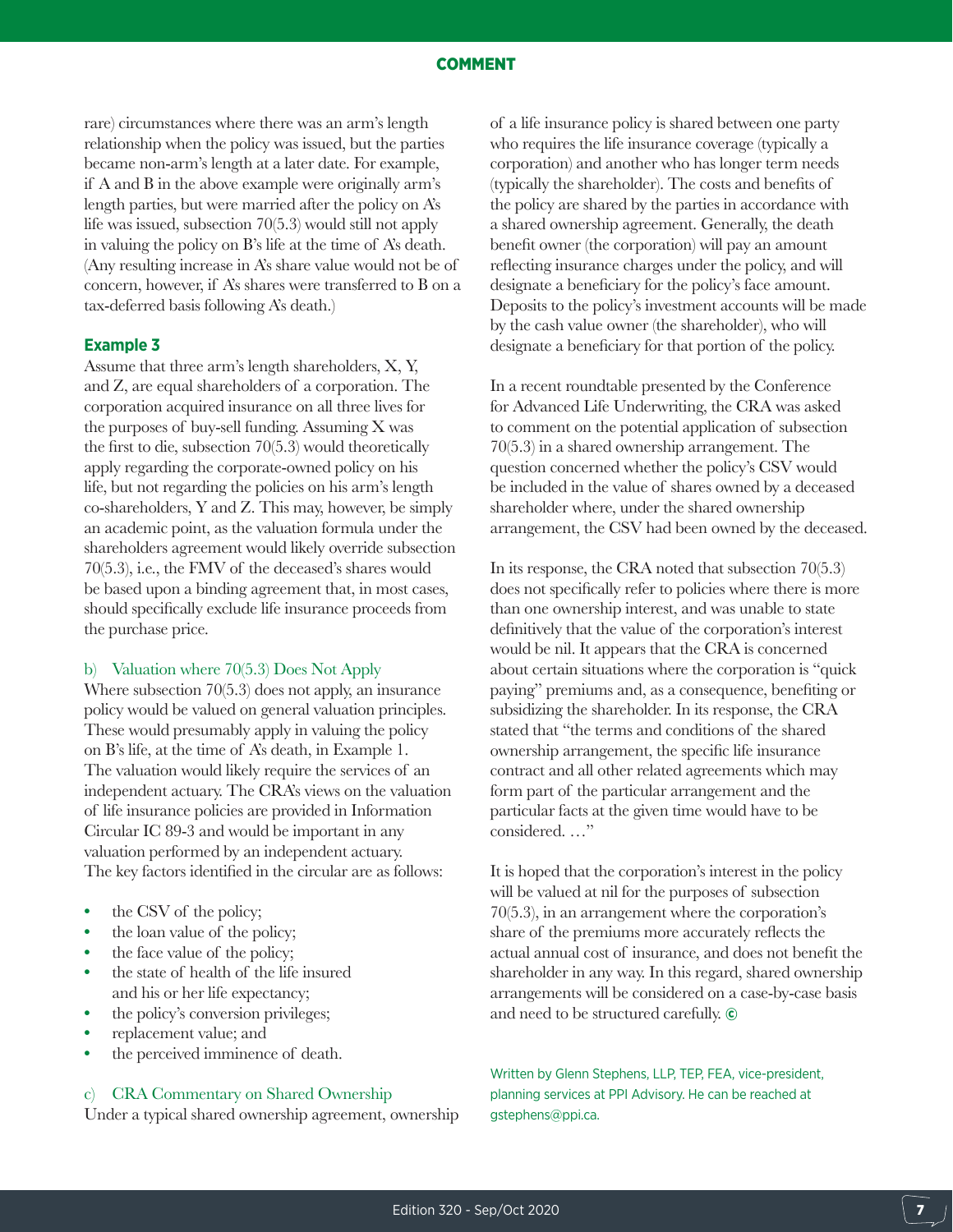# DRIVEN TO DISTRACTION

Thanks to a clampdown on drunk driving, more use of seatbelts, and cars equipped with airbags and the technology to help avoid accidents, the number of deaths due to motor vehicle accidents has use of seatbelts, and cars equipped with airbags and the technology to help avoid accidents, the decreased over the past few decades. However, the risks of mortality and morbidity related to drunk driving are still essential risk factors to assess when underwriting insurance applicants.

Transport Canada reported more than 160,000 car accidents each year on average over the last decade in Canada (2008–2018), with 108,000 resulting in personal injury in 2018. Although the fatality rate (per 10,000 registered motor vehicles) dropped from 1.62 to 0.77 in 2018, that's still an average of eight fatalities per day. Victims in the 65 and up age group are most likely to die, followed by those aged 25 through 34, who are also more likely to be injured.<sup>1</sup>

According to 2017 data out of the United States from Centers for Disease Control and Prevention, 45% of U.S. deaths in the 20 to 24 age group were attributable to accidents, and primarily motor vehicle accidents.2 Inexperience, combined with a youthful sense of being invincible, are two contributing factors behind these statistics.

Young males tend to drive faster and typically have less experience in avoiding accidents. Alcohol is often a factor, as is distracted driving. According to Statistics Canada, in 2015, 27% of deaths on Canadian roads resulted from speeding, and distracted driving increased the risk of an accident by 500%. Even with efforts to reduce impaired driving, 40% of drivers killed in a car crash in 2008 consumed alcohol before getting behind the wheel.<sup>3</sup>

The other age group of concern is those 65 and older. Here, driving too slowly is the problem. They may have slower reflexes and decreased confidence. Poor eyesight, particularly with night driving, may contribute, and they may also be on prescription medications that can impede their ability to react quickly.

For this reason, when underwriting for motor vehicle accident risk, the underwriter will look at several risk factors and pay particular attention to those under 30 and those 65 and older.

For the younger applicant under age 30, underwriters will note the applicant's occupation and consider whether it involves a significant amount of driving. Experience has shown that a poor driving history is a good indicator of an individual's future driving skills, so an applicant with a history of traffic violations will be more likely to have accidents in the future. Other behaviour patterns that suggest the applicant may have poor judgment include driving without a seatbelt, while using a cell phone, or without automobile insurance.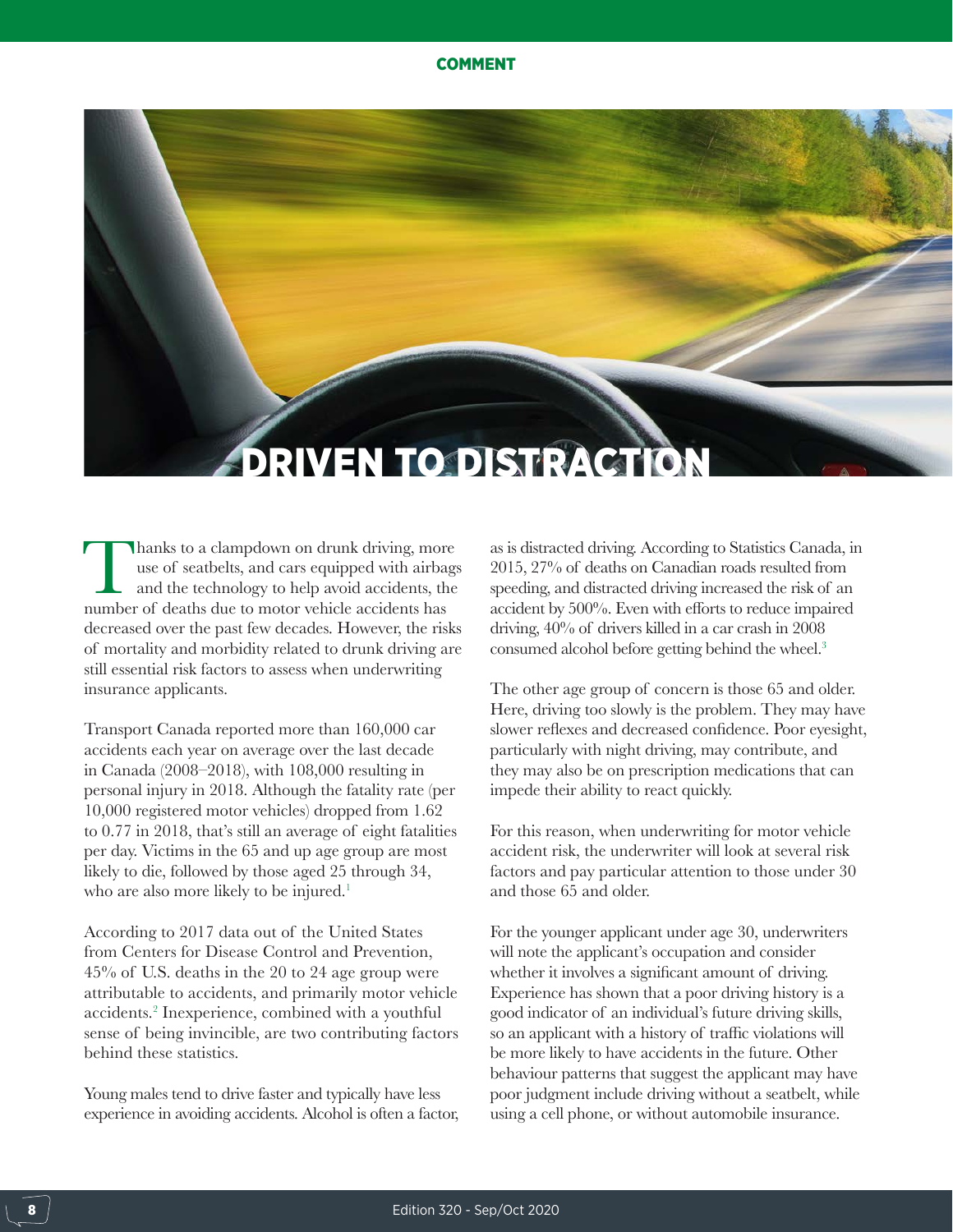

Underwriters will also consider the applicant's participation in hazardous sports or aviation, which may show a tendency for thrill-seeking and speeding. They'll also check whether there is past criminal history that would highlight a risk taker.

Since alcohol and drugs are involved in approximately half of all fatal auto accidents involving young adults under age 30, any concern about alcohol overuse or drug use, including cannabis, would be a significant red flag. An applicant with a charge of driving under the influence (DUI) with abnormal laboratory findings of alcohol overuse could be declined, as would a fairly recent history of more than one DUI.

The underwriter will be wary of habitual offenders, as frequency and severity of the offence are known risk indicators. For example, a repeat offender who drives 50 km per hour over the speed limit will be assessed as carrying more risk than someone who speeds 30 km per hour above.

For seniors over age 65, driving history remains a consideration, but the underwriter will focus more attention on how the applicant manages daily living activities, along with any medical impairments they might have, and any prescription medications being taken. Identifying those seniors who should not be on the road any longer may be a challenge for families and physicians, but this is extremely important as they pose the greatest risk for motor vehicle accidents.

At all ages, underwriters will require motor vehicle reports whenever there is significant driving history, as it is the best tool available to assess driving risk. If there are concerns about alcohol or the applicant's ability to continue to drive, a blood profile and potentially a doctor's report may also be needed. A habitual offender may be declined coverage or offered a substandard policy, depending on the severity of the past infractions, recency, frequency, and any other contributing risk factors that may be present. ©

Written by Carol Neuss, assistant vice-president and chief underwriter, insurance new business, individual customer for The Canada Life Assurance Company.

*1 Source: Statistics Canada, CANSIM, Table 405-0004. From 1999 the licensed driver data were provided by each jurisdiction: [https://tc.canada.ca/en/canadian-motor-vehicle-traffic-collision](https://tc.canada.ca/en/canadian-motor-vehicle-traffic-collision-statistics-2018)[statistics-2018](https://tc.canada.ca/en/canadian-motor-vehicle-traffic-collision-statistics-2018)*

*2 Source:* Verywell Health *[https://www.verywellhealth.com/top](https://www.verywellhealth.com/top-causes-of-death-for-ages-15-24-2223960)[causes-of-death-for-ages-15-24-2223960](https://www.verywellhealth.com/top-causes-of-death-for-ages-15-24-2223960)*

*3 Source: Canadian Association of Chiefs of Police quoting Statistics Canada and Transport Canada data: [https://www.cacp.](https://www.cacp.ca/index.html?asst_id=1626) [ca/index.html?asst\\_id=1626](https://www.cacp.ca/index.html?asst_id=1626)*